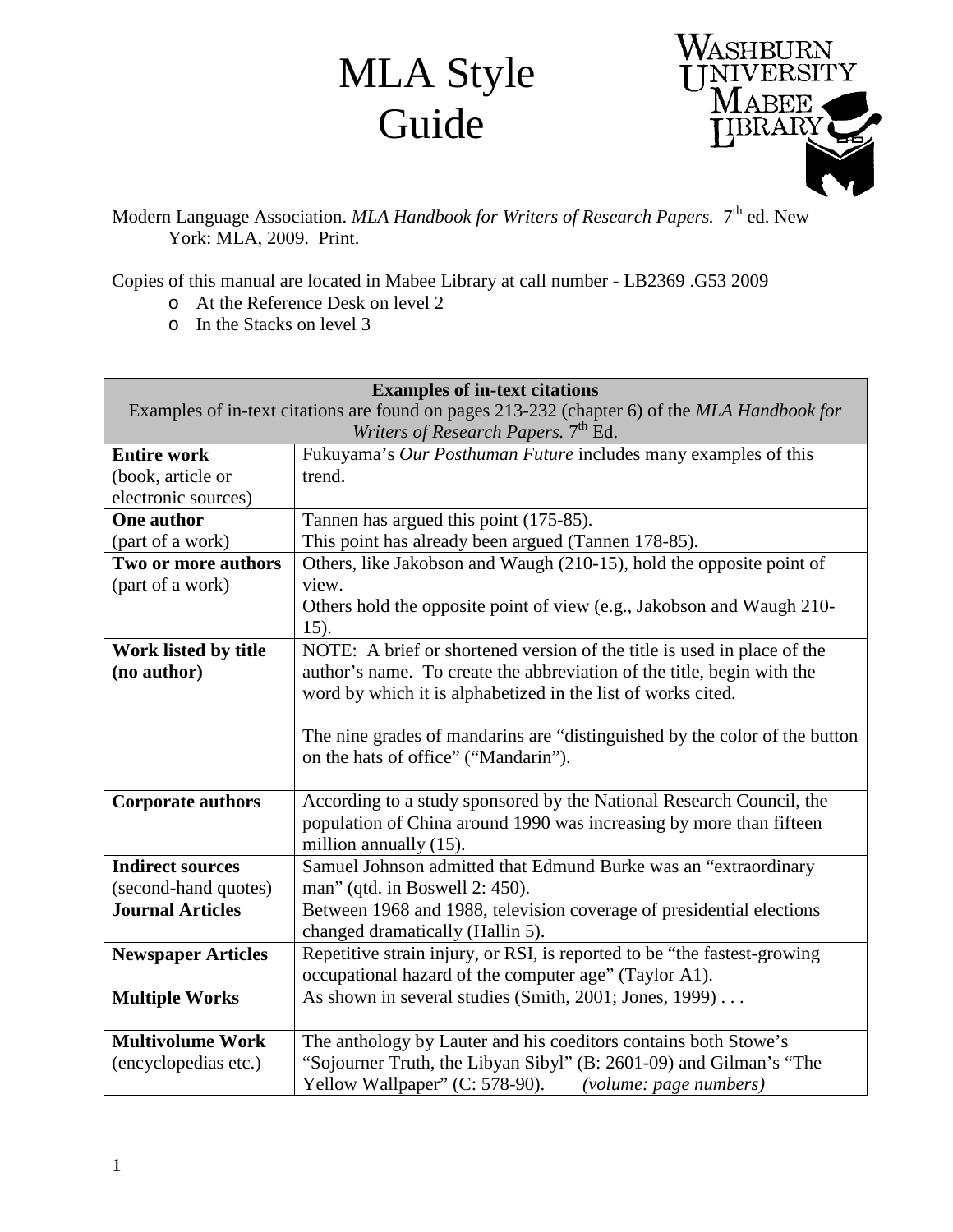| <b>Examples of Quotations</b>                                 |                                                                          |
|---------------------------------------------------------------|--------------------------------------------------------------------------|
| Examples of quotations are found on pages 217-219 (Chapter 6) |                                                                          |
|                                                               | and also pages 92-105 (Chapter 3).                                       |
| <b>Short quotations</b>                                       | In the late Renaissance, Machiavelli contended that human beings were    |
|                                                               | by nature "ungrateful" and "mutable" (1240), and Montaigne thought       |
|                                                               | them "miserable and puny" (1343).                                        |
|                                                               |                                                                          |
|                                                               | It may be true that "in appreciation of medieval art the attitude of the |
|                                                               | observer is of primary importance" (Robertson 136).                      |
| Long quotations<br>(more than four lines)<br>long)            | John K. Mahon adds a further insight to our understanding of the War     |
|                                                               | of 1812:                                                                 |
|                                                               | Financing the war was very difficult at the time. Baring Brother,        |
|                                                               | a banking firm of the enemy country, handled routine accounts            |
|                                                               | for the United States overseas, but the firm would take on no            |
|                                                               | loans. The loans were in the end absorbed by wealthy                     |
|                                                               | Americans at great hazard—also, as it turned out, at great profit        |
|                                                               | to them. $(385)$                                                         |

| <b>Examples of References</b>                                                                  |                                                                                                 |
|------------------------------------------------------------------------------------------------|-------------------------------------------------------------------------------------------------|
| Examples of references used in the list of works cited are found on pages 123-212 (Chapter 5). |                                                                                                 |
| <b>PRINT SOURCES - BOOKS</b>                                                                   |                                                                                                 |
| One author                                                                                     | Kurlansky, Mark. Salt: A World History. New York: Walker, 2002.                                 |
|                                                                                                | Print.                                                                                          |
|                                                                                                | Tatar, Maria. Off with Their Heads! Fairy Tales and the Culture of                              |
|                                                                                                | Childhood. Princeton: Princeton UP, 1992. Print.                                                |
| Two or three authors                                                                           | Booth, Wayne C., Gregory G. Colomb, and Joseph M. Williams. The                                 |
|                                                                                                | <i>Craft of Research.</i> 2 <sup>nd</sup> ed. Chicago: U of Chicago P, 2003. Print.             |
|                                                                                                |                                                                                                 |
| Four or more<br>authors                                                                        | Plag, Ingo, et al. <i>Introduction to English Linguistics</i> . Berlin: Mouton,<br>2007. Print. |
|                                                                                                | <b>OR</b>                                                                                       |
|                                                                                                | Plag, Ingo, Maria Braun, Sabine Lappe, and Mareile Schramm.                                     |
|                                                                                                | <i>Introduction to English Linguistics. Berlin: Mouton, 2007. Print.</i>                        |
|                                                                                                |                                                                                                 |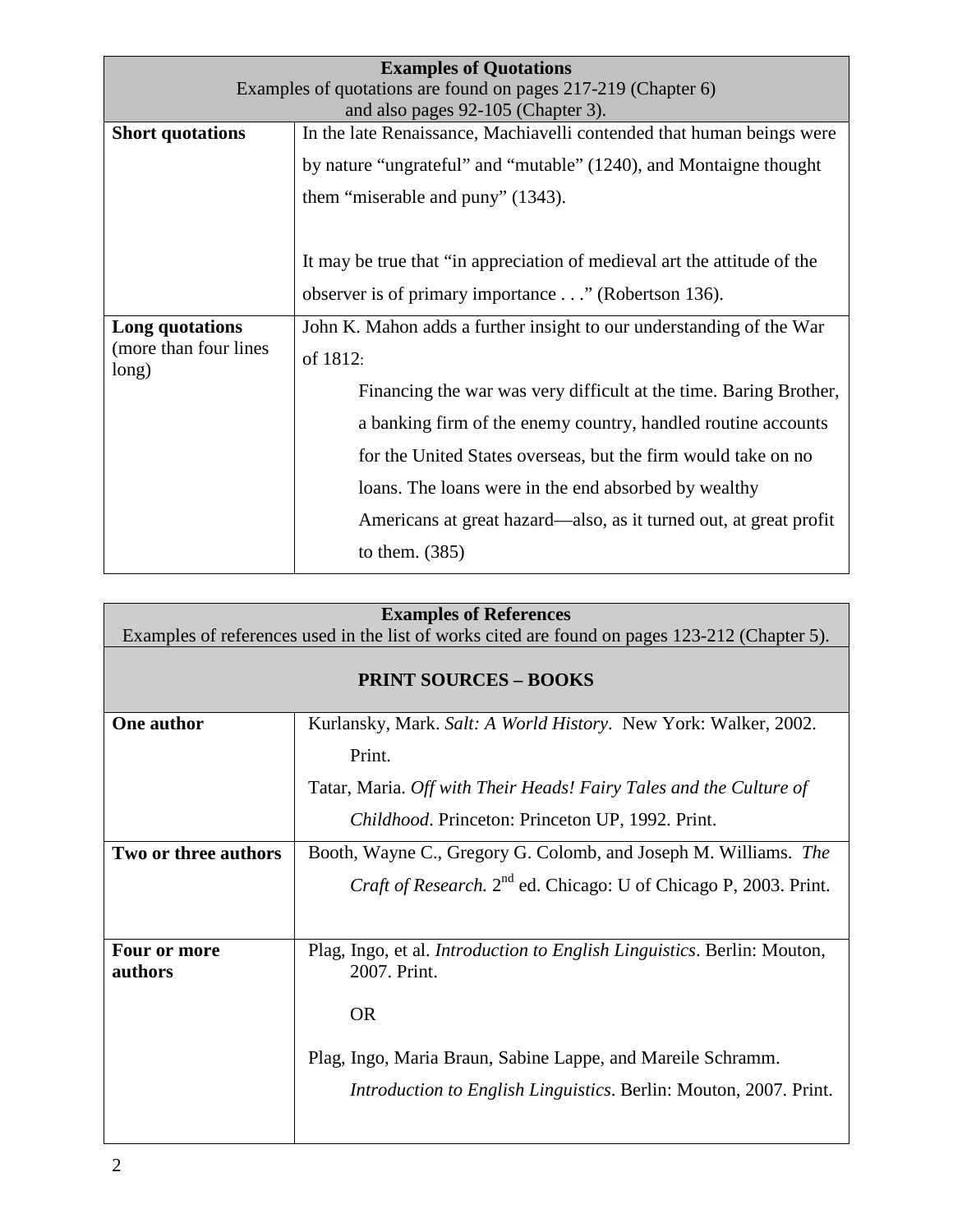| Corporate author as            | National Research Council. Beyond Six Billion: Forecasting the                                                                                                                        |
|--------------------------------|---------------------------------------------------------------------------------------------------------------------------------------------------------------------------------------|
| publisher                      | World's Population. Washington: Natl. Acad., 2000. Print.                                                                                                                             |
| <b>Edited book</b>             | Weisser, Susan Ostrov, ed. Women and Romance: A Reader. New                                                                                                                           |
|                                | York: New York UP, 2001. Print.                                                                                                                                                       |
| Work in an                     | Franklin, Benjamin. "Emigration to America." 1782. The Faber Book                                                                                                                     |
| anthology                      | of America. Ed. Christopher Ricks and William L. Vance.                                                                                                                               |
|                                | Boston: Faber, 1992. 24-26. Print.                                                                                                                                                    |
|                                | More, Hannah. "The Black Slave Trade: A Poem." British Women                                                                                                                          |
|                                | Poets of the Romantic Era. Ed. Paula R. Feldman. Baltimore:                                                                                                                           |
|                                | Johns Hopkins UP, 1997. 472-82. Print.                                                                                                                                                |
|                                | "A Witchcraft Story." The Hopi Way: Tales from a Vanishing Culture.                                                                                                                   |
|                                | Comp. Mando Sevillano. Flagstaff: Northland, 1986. 33-42.                                                                                                                             |
|                                | Print.                                                                                                                                                                                |
| Article in a reference         | "Azimuthal Equidistant Projection." Merriam-Webster's Collegiate                                                                                                                      |
| book (Well known<br>source)    | Dictionary. 11 <sup>th</sup> ed. 2003. Print.                                                                                                                                         |
|                                | "Japan." The Encyclopedia Americana. 2004 ed. Print.                                                                                                                                  |
|                                | *When citing familiar ref books, especially those with multiple editions, do not give<br>full publication information. List only the edition, the year and the publication<br>format. |
| Article in a reference         | Allen, Anita L. "Privacy in Health Care." Encyclopedia of Bioethics.                                                                                                                  |
| book (Less familiar<br>source) | Ed. Stephen G. Post. 3 <sup>rd</sup> ed. Vol. 4. New York: Macmillian-                                                                                                                |
|                                | Thompson, 2004. Print.                                                                                                                                                                |
|                                | Jödicke, Ansgar. "Alchemy." Religion Past and Present: Encyclopedia                                                                                                                   |
|                                | of Theology and Religion. Ed. Hans Dieter Betz, Don S.                                                                                                                                |
|                                | Browning, Bernd Janowski, and Eberhard Jüngel. Vol. 1. Lieden:                                                                                                                        |
|                                | Brill, 2007. Print.                                                                                                                                                                   |
|                                | Le Patourel, John. "Normans and Normandy." Dictionary of the Middle                                                                                                                   |
|                                | Ages. Ed. Joseph R. Strayer. Vol. 9. New York: Scribner's,                                                                                                                            |
|                                | 1987. Print.                                                                                                                                                                          |
| No author                      | American Heritage Guide to Contemporary Usage and Style. Boston:                                                                                                                      |
| (anonymous)                    | Houghton, 2005. Print.                                                                                                                                                                |
|                                | The Holy Bible. Wheaton: Crossway-Good News, 2003. Print. Eng.                                                                                                                        |
|                                | Standard Vers.                                                                                                                                                                        |
|                                | New York Public Library American History Desk Reference. New                                                                                                                          |
|                                | York: Macmillan, 1997. Print.                                                                                                                                                         |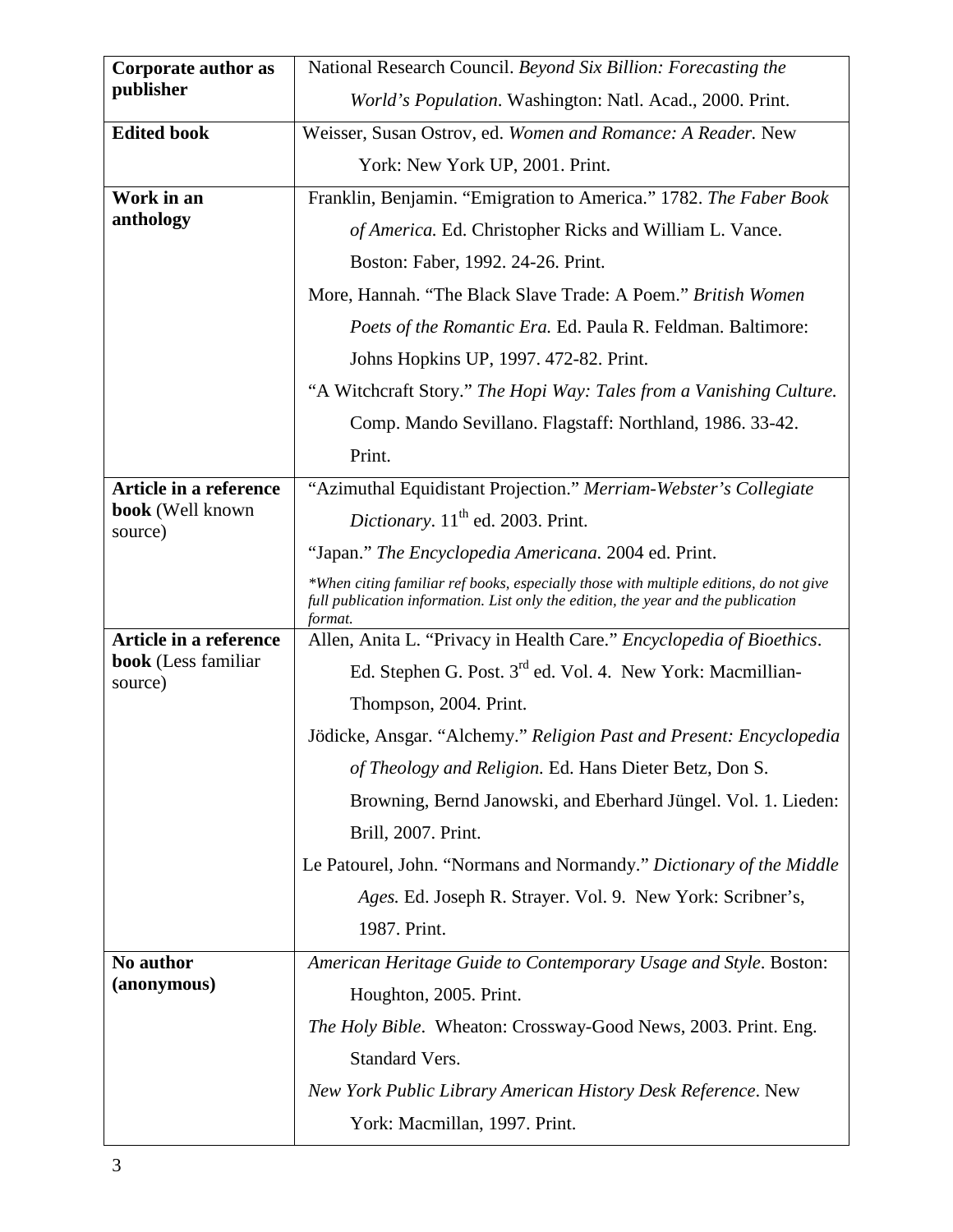| <b>PRINT SOURCES - JOURNALS/NEWSPAPERS</b> |                                                                                                                                    |
|--------------------------------------------|------------------------------------------------------------------------------------------------------------------------------------|
| <b>Journal article</b>                     | Barthelme, Frederick. "Architecture." Kansas Quarterly 13.3-4                                                                      |
|                                            | $(1981): 77-80.$ Print.                                                                                                            |
|                                            | Author's name. "Title of the article." Title of Periodical volume.issue<br>(date): page numbers. Format.                           |
| <b>Magazine article</b>                    | Whitford, Ben. "Who Gets the Organs?" Newsweek 28 Nov. 2005: 49.                                                                   |
|                                            | Print.                                                                                                                             |
|                                            | Wood, Jason. "Spellbound." Sight and Sound Dec. 2005: 28-30. Print.                                                                |
|                                            | *do not give issue or volume number, just the date, $page(s)$ and format                                                           |
| <b>Newspaper article</b>                   | Haughney, Christine. "Women Unafraid of Condo Commitment." New                                                                     |
|                                            | <i>York Times</i> 10 Dec. 2006, late ed., sec. 11: 1+. Print.                                                                      |
|                                            | Manning, Anita. "Curriculum Battles from Left and Right." USA                                                                      |
|                                            | <i>Today</i> 2 Mar. 1994: 5D. Print.                                                                                               |
|                                            | Author. "Title of the Article." Title of the Newspaper day Month year,<br>name of edition (if applicable): page number(s). Format. |

| <b>ELECTRONIC SOURCES - DATABASES &amp; WEB SITES</b>            |                                                                                                                                                                                                                                                                                                                                                                                                                                        |
|------------------------------------------------------------------|----------------------------------------------------------------------------------------------------------------------------------------------------------------------------------------------------------------------------------------------------------------------------------------------------------------------------------------------------------------------------------------------------------------------------------------|
| <b>Full-text article</b><br>(from an online<br>journal database) | Waldman, David A. et al. "Cultural and Leadership Predictors of<br>Corporate Social Responsibility Values of Top Management: A<br><b>GLOBE Study of 15 Countries." Journal of International</b><br>Business Studies, 37.6 (2006): 823-837. JSTOR. Web. 13 Nov.<br>2009.<br>Youakim, Sami. "Work-Related Asthma." American Family Physician<br>64.11 (2001): 1839-52. Health Reference Center Academic.<br>Web. 13 Nov. 2009.           |
| <b>Full-text electronic</b><br>encyclopedia article              | "Fresco Painting." <i>Encyclopaedia Britannica Online</i> . Encyclopaedia<br>Britannica. 2002. Web. 30 Nov. 2005                                                                                                                                                                                                                                                                                                                       |
| Works cited only on<br>the web                                   | Belau, Linda. "Trauma and the Material Signifier." Postmodern<br><i>Culture</i> 11.2 (2001): n. pag. Web. 20 Feb. 2009.<br>Eaves, Morris, Robert Essick, and Joseph Viscomi, eds. The William<br>Blake Archive. Lib. Of Cong., 8 May 2008. Web. 15 May 2008.<br><http: blake="" www.blakearchive.org=""></http:> .<br>Green, Joshua. "The Rove Presidency." The Atlantic.com. Atlantic<br>Monthly Group, Sept. 2007. Web. 15 May 2008. |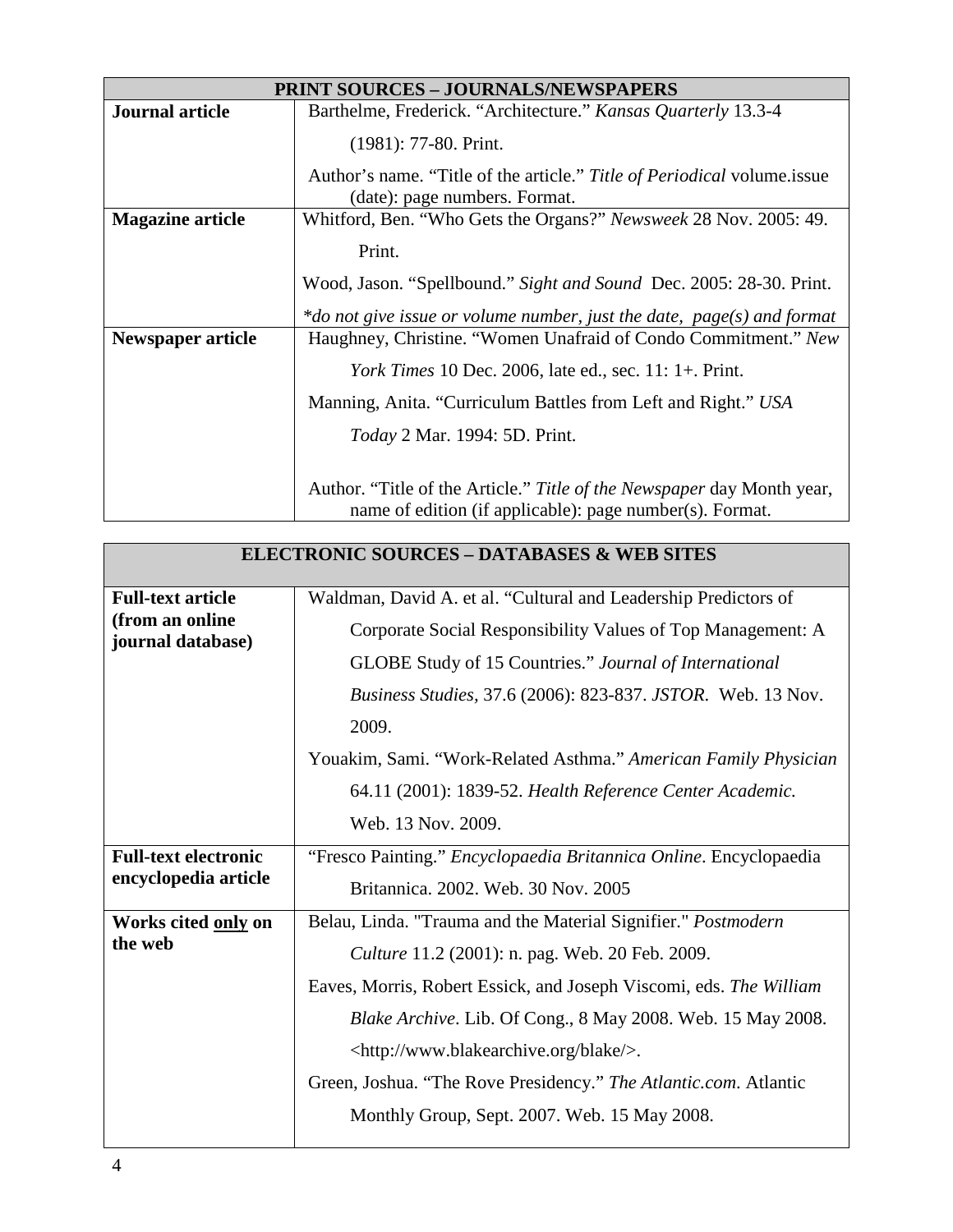| Works cited only on                  | "Maplewood, New Jersey." Map. Google Maps. Google, 15 May                                                                                                                                                                                                 |
|--------------------------------------|-----------------------------------------------------------------------------------------------------------------------------------------------------------------------------------------------------------------------------------------------------------|
| the web (con't)                      | 2008. Web. 15 May 2008.                                                                                                                                                                                                                                   |
|                                      | Tyre, Peg. "Standardized Tests in College?" Newsweek. Newsweek, 16                                                                                                                                                                                        |
|                                      | Nov. 2007. Web. 15 May 2008.                                                                                                                                                                                                                              |
|                                      | "Utah Mine Rescue Funeral." CNN.com. Cable News Network, 21                                                                                                                                                                                               |
|                                      | Aug. 2007. Web. 21 Aug. 2007.                                                                                                                                                                                                                             |
|                                      | Author. "Title of Work." Title of Overall Web Site. Version or edition<br>used. Publisher or sponsor of the site (if not available, use N.p.),<br>Date of Publication (if not available, use n.d.). Web. Date of<br>Access (day Month year) <url>.*</url> |
|                                      | *"You should include a URL as supplementary information only when<br>the reader probably cannot locate the source without it or when your<br><i>instructor requires it</i> " (182).                                                                       |
| A work on the Web                    | Bown, Jennifer M. "Going Solo: The Experience of Learning Russian                                                                                                                                                                                         |
| cited with print<br>publication data | in a Non-traditional Environment." Diss. Ohio State U, 2004.                                                                                                                                                                                              |
|                                      | OhioLINK. Web. 15 May 2008.                                                                                                                                                                                                                               |
|                                      | Cascardi, Anthony J. Ideologies of History in the Spanish Golden Age.                                                                                                                                                                                     |
|                                      | University Park: Pennsylvania State UP, 1997. Penn State                                                                                                                                                                                                  |
|                                      | Romance Studies. Web. 12 Mar. 2007.                                                                                                                                                                                                                       |
|                                      | Child, L. Maria, ed. The Freedmen's Book. Boston, 1866. Google                                                                                                                                                                                            |
|                                      | Book Search. Web. 15 May 2008.                                                                                                                                                                                                                            |
|                                      | Rop, Sheryl and Charles Rop. "The Art and Science of Building a                                                                                                                                                                                           |
|                                      | Classroom Library." Science and Children 42.6: 50-51. ERIC.                                                                                                                                                                                               |
|                                      | Inst. of Education Sciences, Dept. of Education, 2 Feb. 2006.                                                                                                                                                                                             |
|                                      | Web. 13 Mar. 2007. <http: www.eric.ed.gov=""></http:> .                                                                                                                                                                                                   |
|                                      | *"You should include a URL as supplementary information only when<br>the reader probably cannot locate the source without it or when<br>your instructor requires it" (182).                                                                               |

| <b>OTHER</b>      |                                                                           |
|-------------------|---------------------------------------------------------------------------|
| <b>Interviews</b> | Breslin, Jimmy. Interview by Neal Conan. Talk of the Nation. Natl. Public |
|                   | Radio. WBUR, Boston. 26 Mar 2002. Radio.                                  |
|                   | Gordimer, Nadine. Interview. New York Times 10 Oct, 1991, late ed.: C25.  |
|                   | Print.                                                                    |
|                   | Wiesel, Elie. Interview by Ted Koppel. Nightline. ABC. WABC, New          |
|                   | York. 18 Apr. 2002. Television.                                           |